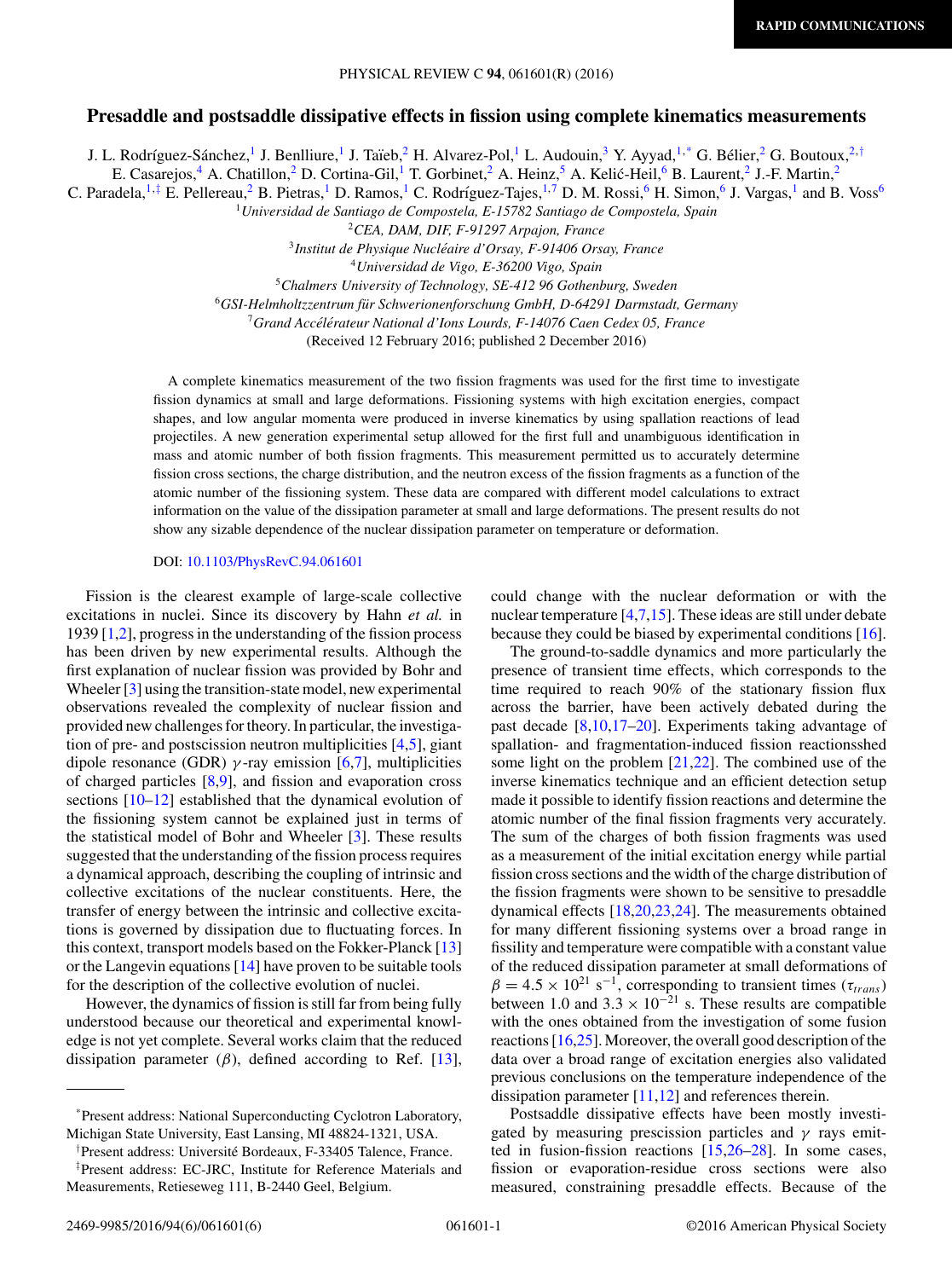

FIG. 1. Top schematic view of the experimental setup. Sizes are not to scale.

different saddle-to-scission deformations lengths reached in these reactions, pre- and postsaddle dissipative effects were enhanced by investigating low- and high-fissility systems, respectively. Most of the results obtained in these works seem compatible with presaddle reduced dissipation parameters between 2 and  $6 \times 10^{21}$  s<sup>-1</sup>, while the saddle-to-scission dynamics is better described by using larger values around 30  $\times$  $10^{21}$  s<sup>-1</sup>. However, these conclusions contradict recent results obtained with sophisticated Langevin calculations [\[25,29\]](#page-4-0), where the value of the dissipation parameter slightly decreases with deformation.

To go further, we propose the use of complete kinematics measurements of the two fission fragments to study the deformation dependence of the dissipation parameter. For this purpose we introduce the neutron excess of the final fission fragments as a new experimental observable sensitive to dissipative effects at large deformations. This observable, together with others previously investigated [\[30\]](#page-4-0), is used to deduce the value of the dissipation parameter before and after the saddle point.

As discussed in the pioneering work of Grangé and collaborators [\[31\]](#page-4-0), the optimal conditions for investigating dissipative and transient effects in fission are the use of spherical fissioning systems with low angular momentum and high excitation energies ( $E^* > 100$  MeV). These conditions also represent a good approach to study dissipative effects at large deformations because high excitation energies also favor the evaporation of particles beyond the saddle-point configuration [\[15\]](#page-4-0). To reproduce this ideal scenario, we use proton-induced fission reactions on <sup>208</sup>Pb at relativistic energies. Despite the shorter saddle-to-scission path length of the fissioning nuclei produced in this reaction, the sensitivity to postsaddle dynamical effects is expected because higher energies increase the emission of pre- and postsaddle particles, facilitating the investigation of ground-to-saddle and saddleto-scission dissipative effects.

The experiment was performed at the GSI facilities in Darmstadt (Germany), where the SIS18 synchrotron was used to accelerate ions of <sup>208</sup>Pb at 500A MeV with an intensity around  $10^5$  ions/s. The primary beam was then guided to the experimental setup where fission reactions were induced in a cylindrical target filled with liquid hydrogen  $(\sim 85 \text{ mg/cm}^2)$  [\[32\]](#page-4-0).

A schematic drawing of the experimental setup is shown in Fig. 1. The use of the inverse kinematics allowed us to separate fission from other reaction channels and also facilitated the

### J. L. RODRÍGUEZ-SÁNCHEZ et al. **PHYSICAL REVIEW C 94**, 061601(R) (2016)

identification of both fission fragments. Fission events were identified by using energy-loss measurements performed with a double multisampling ionization chamber (Twin MUSIC), providing the atomic number of the two fission fragments with a resolution better than 0.43 charge units full width at half maximum (FWHM) [\[24\]](#page-4-0). In addition, the tracking capabilities of this detector permitted us to select fission events produced at the target position [\[32\]](#page-4-0). Mass numbers were determined from magnetic rigidity and time-of-flight measurements with an average resolution of  $\Delta A/A \sim 0.63\%$ (FWHM) [\[24\]](#page-4-0), providing for the first time a complete and unambiguous identification in mass and atomic number of both fission fragments. Other details can be found in Ref. [\[24\]](#page-4-0).

For the interpretation of the observables, we compare the data to model calculations. These calculations were done by using the code INCL4.6  $\lceil 33 \rceil$  to describe the first stage of the reaction induced by energetic protons according to the intranuclear cascade approach. The de-excitation of the resulting remnants was described by using the code ABLA07 [\[34\]](#page-4-0). The fission decay width is described by using an analytical approximation of the solution of the Fokker-Planck equation describing fission as a diffusion process across the fission barrier [\[17\]](#page-4-0). Fission barriers are calculated according to the finite-range liquid-drop model of Sierk [\[35\]](#page-5-0), considering shell effects [\[36\]](#page-5-0). The nuclear level densities are obtained by using the back-shifted Fermi-gas formulation [\[37,38\]](#page-5-0), together with Ignatyuk's parametrization [\[38\]](#page-5-0) for the level density parameter. Finally, the mass and atomic-number distributions of the fission fragments are described by the semiempirical model proposed in Ref. [\[39\]](#page-5-0). In addition, ABLA07 takes into account the emission of  $\gamma$  rays, neutrons, light-charged particles, and intermediate-mass fragments (IMFs), according to the Weisskopf formalism [\[40\]](#page-5-0).

To include the fission dynamics beyond the saddle point, we have used the pioneering model proposed by Hofmann and Nix [\[41\]](#page-5-0), who found an analytical solution of the average saddle-to-scission time based on the dynamical picture of Kramers [\[42\]](#page-5-0), taking into account the deformations of the compound systems at the saddle configuration [\[43\]](#page-5-0) and the deformations of the fission fragments at the scission point [\[36\]](#page-5-0). This dynamical time can be compared with the statistical evaporation time obtained from the sum of the particle decay widths to determine the number of particles emitted between the saddle and scission points. If the saddle-to-scission time of the fissioning system is longer than the statistical evaporation time the fissioning system could emit additional particles, mainly neutrons and  $\gamma$  rays, during that phase, increasing the prescission particle multiplicities. Similar model calculations were used in many of the previous works claiming a deformation-dependent dissipation parameter [\[4,26,27\]](#page-4-0).

Following Refs. [\[18,20\]](#page-4-0), we have used the partial fission cross sections obtained in this experiment to investigate dissipative effects at small deformations. This observable is displayed in Fig. [2](#page-2-0) (solid circles) as a function of the sum of the atomic numbers of the two fission fragments  $(Z_1 + Z_2)$ , which corresponds in good approximation to the atomic number of the fissioning system. The values of  $(Z_1 + Z_2)$ are correlated with the violence of the reaction or excitation energy of the remnants  $[18]$ . In our case, they cover a large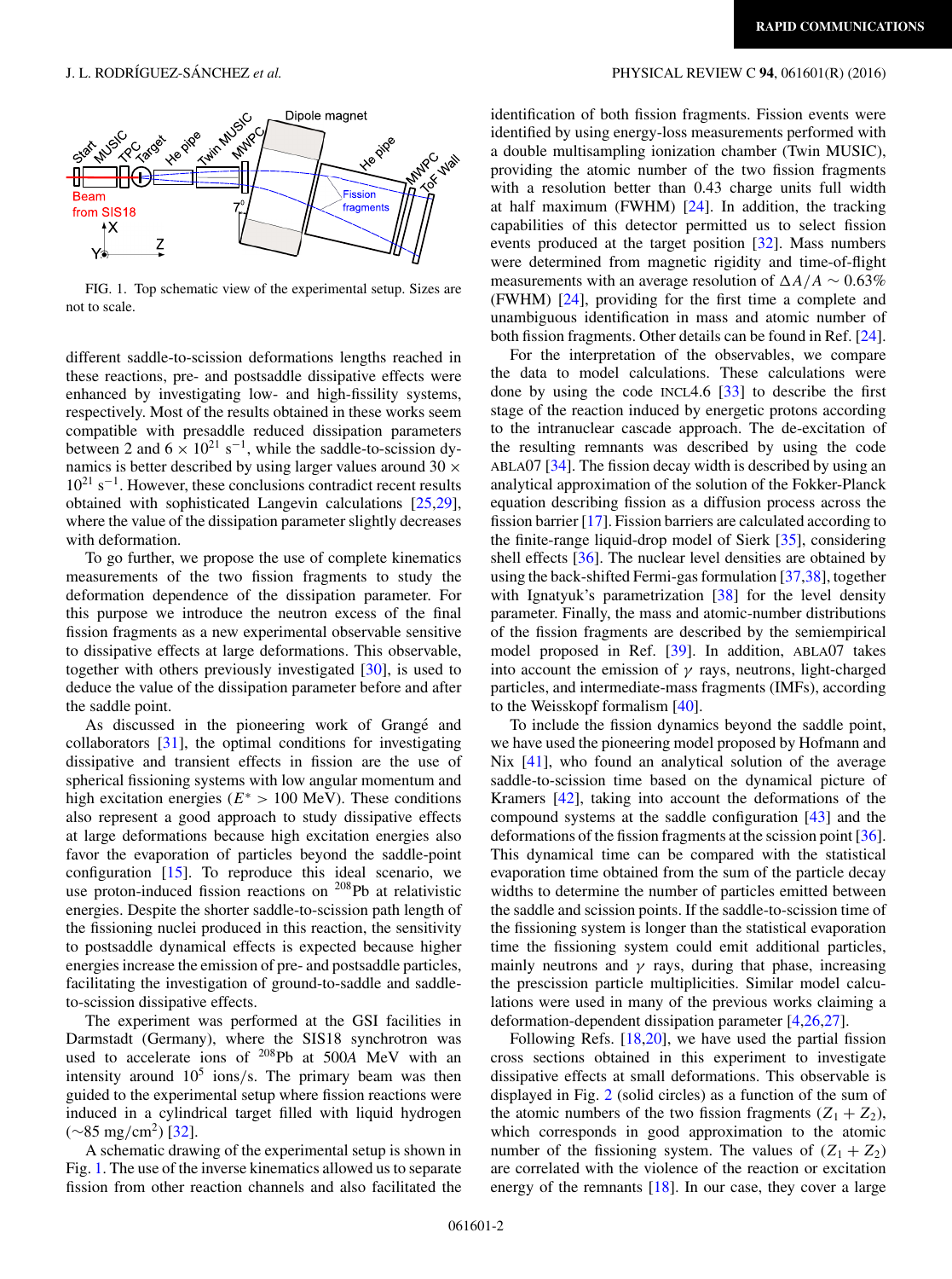<span id="page-2-0"></span>

FIG. 2. Fission cross sections as a function of the atomic number of the fissioning nuclei. The lines represent INCL4.6+ABLA07 calculations for different values of the reduced dissipation parameter  $\beta_{gs}$  in units of 10<sup>21</sup> s<sup>-1</sup>.

range in excitation energies (up to 350 MeV), providing us with the possibility to investigate the temperature dependence of the dissipation parameter. In the figure, we compare this observable with model calculations for different values of the reduced dissipation parameter  $\beta$ . We conclude that a constant value of this dissipation parameter from ground to saddle ( $\beta_{gs}$ ) of (4.5 ± 0.5) × 10<sup>21</sup> s<sup>-1</sup> (solid line) provides the best description of these data. The description of the data over the complete range in  $Z_1 + Z_2$  by using a constant value of the dissipation parameter confirms the conclusions obtained in previous works with respect to the magnitude and temperature independence of this parameter at small deformations [\[18,20,22\]](#page-4-0).

The model dependence of these conclusions, common to the interpretation of any experiment addressing the fission dynamics, has been constrained by using different reactions and observables. The description of the range of compound nuclei produced in spallation reactions, whose characteristics cannot be accessed experimentally, has been validated describing the isotopic composition of final residual nuclei in reactions with nonfissile nuclei [\[33\]](#page-4-0). Moreover, the ground-to-saddle dynamics was constrained by measuring the atomic numbers of both fission fragments [\[16,18,23,30\]](#page-4-0) or the isotopic composition of one of the two fragments  $[24, 44, 45]$  $[24, 44, 45]$ . We can then conclude that these calculations provide a reasonable description of the fissioning nuclei at the saddle-point deformation. Therefore, they can be considered as a suitable tool to investigate dissipative effects at large deformations by using additional observables sensitive to the saddle-to-scission dynamics.

For the investigation of the saddle-to-scission dynamics we studied first the prescission neutron multiplicities as a function of the atomic number of the fissioning system  $(Z_1 + Z_2)$ , as shown in Fig.  $3(a)$  (solid circles). This observable was obtained by using the neutron and atomic numbers of the two fission fragments, as well as their velocities. The atomic numbers  $Z_1$  and  $Z_2$  together with the velocities [\[24\]](#page-4-0) were used



FIG. 3. Prescission neutron multiplicities (a) and average neutron excess of the final fission fragments (b) as a function of the atomic number of the fissioning nuclei. The lines represent model calculations for different values of the dissipation parameters in units of  $10^{21}$  s<sup>-1</sup>.

to reconstruct the neutron number of the fissioning system at scission ( $N_{fiss}^{sci}$ ) by using the Wilkins model [\[46\]](#page-5-0) and by assuming momentum conservation at scission according to Ref. [\[47\]](#page-5-0). The difference between the neutron number of the projectile  $(N_{proj})$  and that of the fissioning system at scission provided us, event by event, the prescission neutron multiplicity ( $v_n^{presci} = N_{proj} - N_{fiss}^{sci}$ ) obtained for fissioning systems with  $Z_1 + Z_2 > 77$ , because other decay channels  $(d, t, He, and IMFs)$  are not negligible for lighter fissioning systems with higher excitation energies. This multiplicity is a sum of the neutrons emitted during the cascade stage and the de-excitation of the compound nuclei. However, this fact does not represent a problem because the neutrons emitted in the cascade process represent at most 20% of the total prescission neutrons [\[33\]](#page-4-0). Moreover, these neutrons are not related with the de-excitation of the compound systems and thus are not sensitive to dissipation. Finally, the associated uncertainties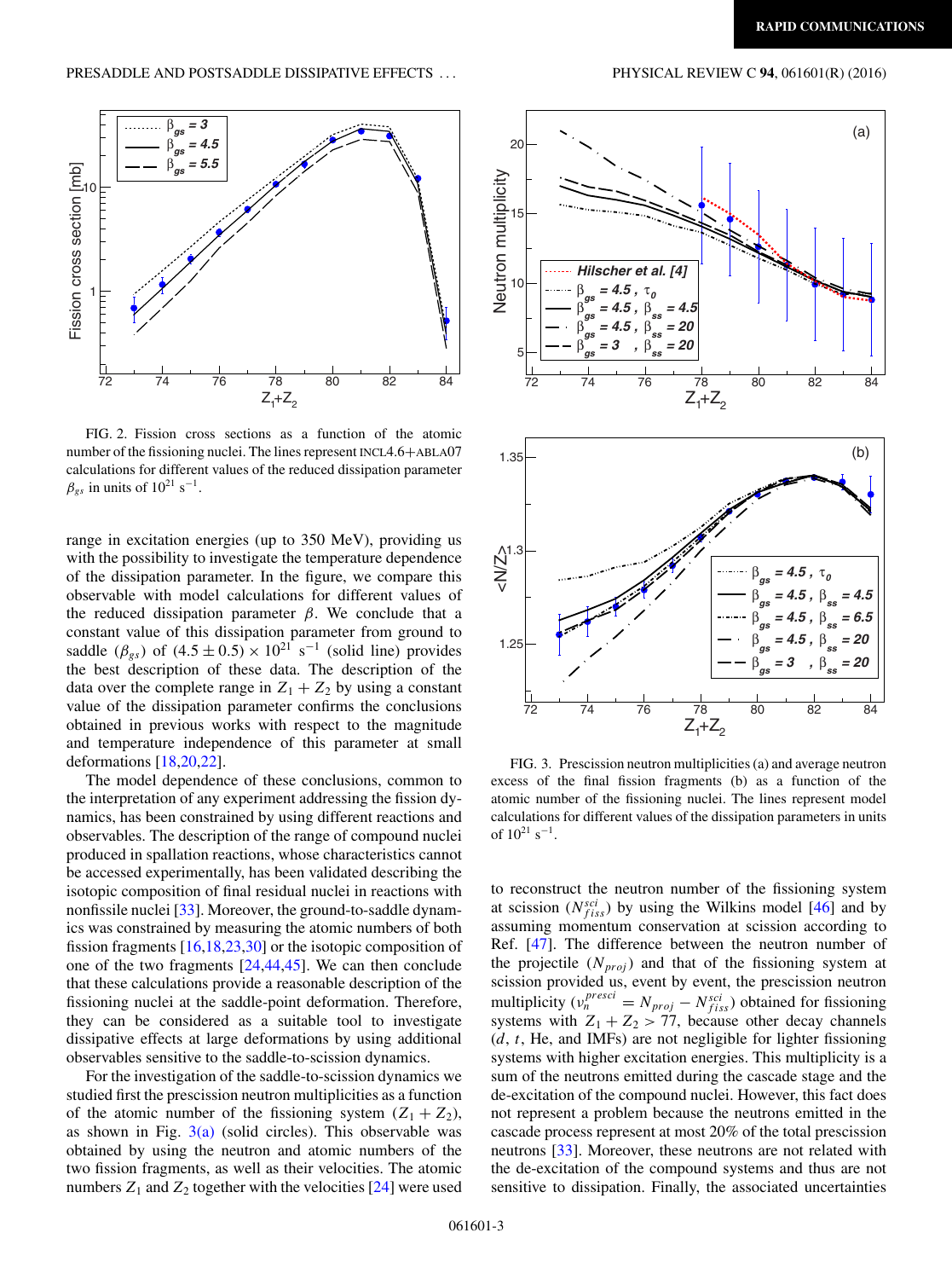are mainly attributed to the accuracy in the measurement of the velocities of the fission fragments in the reference frame of the incoming projectiles, used to reconstruct the fissioning system at scission.

Figure  $3(a)$  shows the expected increase of the prescission neutron multiplicities with the excitation energy (lightest fissioning systems) [\[4\]](#page-4-0). As shown in Ref.  $[24]$ , the average excitation energy increases from 80 up to 350 MeV when decreasing the atomic number of the fissioning system. We also display the neutron-multiplicity systematics proposed by Hilsher and Rossner [\[4\]](#page-4-0), which was found by investigating fusion-fission reactions of different nuclei at excitation energies from 6 up to 200 MeV. The good agreement with this systematics validates our neutron multiplicity.

In the same figure, the double-dot-dashed line represents a calculation assuming a ground-to-saddle transient time, corresponding to a value of  $\beta_{gs} = 4.5 \times 10^{21} \text{ s}^{-1}$ , and a saddleto-scission time  $(\tau_o)$  obtained from the Kramer's stationary solution for  $\beta s s = 0$  according to Ref. [\[41\]](#page-5-0). On the other hand, the solid and dot-long-dashed lines represent similar calculations considering a reduced saddle-to-scission dissipation parameter ( $\beta_{ss}$ ) of  $4.5 \times 10^{21} \text{ s}^{-1}$  and  $20 \times 10^{21} \text{ s}^{-1}$ , respectively. As can be seen, one can only expect a sensitivity to the different model calculations at high excitation energies, corresponding to small  $Z_1 + Z_2$  values. Even in that case, one would need a much better prescision in the neutron multiplicities to reach any unambiguous conclusion on the saddle-to-scission dynamical effects. However, the sensitivity of neutron and  $\gamma$ -ray prescission multiplicities to presaddle dynamics, which was widely exploited in the past, is much stronger.

The measurement of the neutron excess of the two final fission fragments  $(\langle N/Z \rangle)$  represents an alternative to investigate dissipative effects at large deformations. Even if this observable depends on prescission and postscission neutron and proton evaporation, the fission time and the  $\gamma$ -ray emission may alter the relative probabilities for neutron and proton emission. At short fission times (small saddle-to-scission dissipation value) the system mostly emits neutrons up to the scission point, while for longer fission times (larger saddle-toscission dissipation value)  $\gamma$ -ray emission channel competes with neutrons and at even longer times proton emission becomes also relevant. All these considerations explain the sensitivity of the final  $(\langle N/Z \rangle)$  of the fission fragments to dissipation. Furthermore, in our experiment the neutron excess of the final fission fragments is measured very accurately and with high efficiency, resulting in a better constraint for model calculations.

The average neutron excess of the final fission fragments is displayed as a function of the atomic number of the fissioning nuclei in Fig.  $3(b)$ . This observable covers a large range in fissioning systems from  $Z_1 + Z_2 = 73$  up to  $Z_1 + Z_2 = 84$ thanks to the high efficiency of the SOFIA setup. In the figure, we also show the results of our model calculations. As can be observed, a statistical calculation (double-dot-dashed line) reproduces the neutron excess for the heaviest fissioning systems, where the saddle-to-scission neutron evaporation is negligible due to the low excitation energies. However, this calculation clearly overestimates the neutron excess for

#### J. L. RODRÍGUEZ-SÁNCHEZ et al. **PHYSICAL REVIEW C 94**, 061601(R) (2016)

the lightest fissioning systems. This overestimation indicates the need for a longer saddle-to-scission time, increasing the prescission neutron evaporation probability at high excitation energies. Calculations assuming  $\beta_{gs} = 4.5 \times 10^{21} \text{ s}^{-1}$  and different values for  $\beta_{ss}$ :  $4.5 \times 10^{21}$  s<sup>-1</sup> (solid line),  $6.5 \times$  $10^{21}$  s<sup>-1</sup> (dot-short-dashed line), and  $20 \times 10^{21}$  s<sup>-1</sup> (dot-longdashed line) are also shown. In this case, the accuracy in the measurement of the neutron excess of the final fission fragments confirms the sensitivity of this observable to the saddle-to-scission dissipation parameter. This benchmark also allows us to establish that calculations considering a reduced dissipation parameter between  $4.5 \times 10^{21}$  s<sup>-1</sup> (solid line) and  $6.5 \times 10^{21}$  s<sup>-1</sup> (dot-short-dashed line) can describe the average neutron excess for the full range of fissioning systems.

In Figs.  $3(a)$  and  $3(b)$  we also show a calculation assuming  $\beta_{gs} = 3 \times 10^{21} \text{ s}^{-1}$  and  $\beta_{ss} = 20 \times 10^{21} \text{ s}^{-1}$  (long-dashed line) according to the results found in Refs. [\[15,26–28\]](#page-4-0). This calculation also provides a good description of the neutron excess of the fission fragments. The reason why two combinations of pre- and postsaddle dissipative parameters describe the data is that the observable we use, as well as the neutron multiplicities, is sensitive to the dynamics of the complete fission path until the scission point. Therefore, to investigate the saddle-to-scission dynamics in further detail with these observables one needs additional measurements providing an accurate description of the presaddle dynamics. This is clearly shown in Fig. [2](#page-2-0) where the precise and accurate determination of the partial fission cross sections and the atomic number of the fission fragments allow us to rule out a ground-to-saddle dissipation parameter of  $\beta_{gs} = 3 \times 10^{21} \text{ s}^{-1}$ .

This result indicates that ground-to-saddle and ground-toscission observables can be described by using almost the same dissipation parameter at small and large deformations (around  $4.5 \times 10^{21}$  s<sup>-1</sup>). This weak dependence of the dissipation parameter on deformation is in agreement with the predictions of the one-body chaos-weighted wall formula [\[48\]](#page-5-0). Moreover, the magnitude of the dissipation parameter at large deformation derived in this work is also in good agreement with the study of fusion reactions by using the linear response theory, taking the fluctuation-dissipation theorem and the width of the single-particle states into account [\[49\]](#page-5-0).

The final validation of these conclusions could be brought by using advanced transport model calculations describing the measurements obtained in this work. Unfortunately, the variety of initial fissioning systems produced in spallation reactions prevent such calculations for the time being.

In our opinion, the previously obtained deformation dependence of the dissipation parameter [\[15,26–28](#page-4-0)[,50\]](#page-5-0) could be biased by the imprecise characterization of the ground-tosaddle dynamics. This fact could be caused by the difficulty in describing the initial configuration of the fissioning nuclei, namely angular momentum and deformation, inherent to fusion reactions.

In conclusion, the complete kinematics measurement of the fission fragments produced in spallation-induced fission reactions gives access to precise information on the fission dynamics. The low angular momentum and high excitation energies of the fissioning nuclei produced in these reactions provide optimal conditions for this investigation. The precise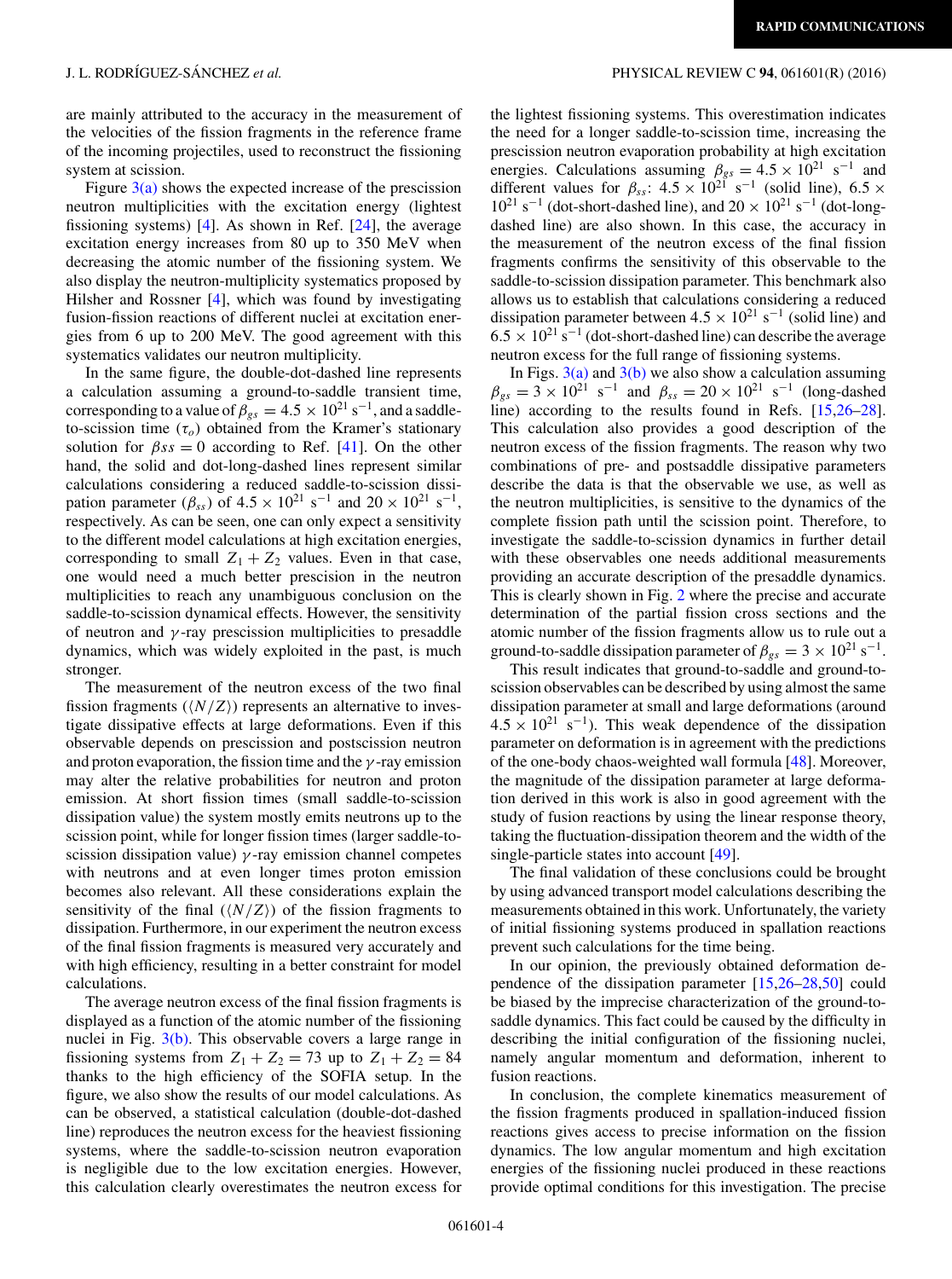#### <span id="page-4-0"></span>PRESADDLE AND POSTSADDLE DISSIPATIVE EFFECTS . . . PHYSICAL REVIEW C **94**, 061601(R) (2016)

selection of fission events and the accurate identification in atomic and mass number of the fission fragments, based on the and after the saddle point excludes any strong dependence of this parameter with deformation. Moreover, the large range in excitation energy covered by the present data and their description by using a constant value of dissipation also exclude any strong dependence of this parameter with temperature.

use of inverse kinematics and a state-of-the-art experimental device, made it possible to use several independent observables constraining nuclear dissipation at small and large deformations. The comparison of the partial fission cross sections with our model calculations permitted us to determine the magnitude of the dissipation parameter at small deformations, obtaining a value of  $\beta_{gs} = (4.5 \pm 0.5) \times 10^{21} \text{ s}^{-1}$ .

The average neutron excess of the final fission fragments, displayed as a function of the atomic number of the fissioning nucleus, is used in this work for the first time to investigate dissipative effects specifically at large deformations. Model calculations have demonstrated that this innovative observable is very sensitive to dissipation provided that sufficiently high excitation energies, leading to a minimum saddle-to-scission neutron emission, are reached. This analysis yields a value for the reduced dissipation parameter at large deformations ( $\beta_{ss}$ ) between 4.5 and  $6.5 \times 10^{21}$  s<sup>-1</sup>.

The similitude between the values of the dissipation parameter required to describe the fission dynamics before

- [1] L. Meitner and O. R. Frisch, [Nature \(London\)](https://doi.org/10.1038/143239a0) **[143](https://doi.org/10.1038/143239a0)**, [239](https://doi.org/10.1038/143239a0) [\(1939\)](https://doi.org/10.1038/143239a0).
- [2] O. Hahn and F. Strassmann, [Naturwissenschaften](https://doi.org/10.1007/BF01488241) **[27](https://doi.org/10.1007/BF01488241)**, [11](https://doi.org/10.1007/BF01488241) [\(1939\)](https://doi.org/10.1007/BF01488241).
- [3] N. Bohr and J. A. Wheeler, [Phys. Rev.](https://doi.org/10.1103/PhysRev.56.426) **[56](https://doi.org/10.1103/PhysRev.56.426)**, [426](https://doi.org/10.1103/PhysRev.56.426) [\(1939\)](https://doi.org/10.1103/PhysRev.56.426).
- [4] D. Hilscher and H. Rossner, [Ann. Phys. Fr. \(Paris\)](https://doi.org/10.1051/anphys:01992001706047100) **[17](https://doi.org/10.1051/anphys:01992001706047100)**, [471](https://doi.org/10.1051/anphys:01992001706047100) [\(1992\)](https://doi.org/10.1051/anphys:01992001706047100).
- [5] D. J. Hinde, D. Hilscher, H. Rossner, B. Gebauer, M. Lehmann, and M. Wilpert, [Phys. Rev. C](https://doi.org/10.1103/PhysRevC.45.1229) **[45](https://doi.org/10.1103/PhysRevC.45.1229)**, [1229](https://doi.org/10.1103/PhysRevC.45.1229) [\(1992\)](https://doi.org/10.1103/PhysRevC.45.1229).
- [6] M. Thoennessen and G. F. Bertsch, [Phys. Rev. Lett.](https://doi.org/10.1103/PhysRevLett.71.4303) **[71](https://doi.org/10.1103/PhysRevLett.71.4303)**, [4303](https://doi.org/10.1103/PhysRevLett.71.4303) [\(1993\)](https://doi.org/10.1103/PhysRevLett.71.4303).
- [7] D. J. Hofman, B. B. Back, and P. Paul, [Phys. Rev. C](https://doi.org/10.1103/PhysRevC.51.2597) **[51](https://doi.org/10.1103/PhysRevC.51.2597)**, [2597](https://doi.org/10.1103/PhysRevC.51.2597) [\(1995\)](https://doi.org/10.1103/PhysRevC.51.2597).
- [8] J. P. Lestone, [Phys. Rev. Lett.](https://doi.org/10.1103/PhysRevLett.70.2245) **[70](https://doi.org/10.1103/PhysRevLett.70.2245)**, [2245](https://doi.org/10.1103/PhysRevLett.70.2245) [\(1993\)](https://doi.org/10.1103/PhysRevLett.70.2245).
- [9] J. P. Lestone *et al.*, [Nucl. Phys. A](https://doi.org/10.1016/0375-9474(93)90192-Z) **[559](https://doi.org/10.1016/0375-9474(93)90192-Z)**, [277](https://doi.org/10.1016/0375-9474(93)90192-Z) [\(1993\)](https://doi.org/10.1016/0375-9474(93)90192-Z).
- [10] L. G. Moretto, K. X. Jing, R. Gatti, G. J. Wozniak, and R. P. Schmitt, [Phys. Rev. Lett.](https://doi.org/10.1103/PhysRevLett.75.4186) **[75](https://doi.org/10.1103/PhysRevLett.75.4186)**, [4186](https://doi.org/10.1103/PhysRevLett.75.4186) [\(1995\)](https://doi.org/10.1103/PhysRevLett.75.4186).
- [11] J. P. Lestone and S. G. McCalla, [Phys. Rev. C](https://doi.org/10.1103/PhysRevC.79.044611) **[79](https://doi.org/10.1103/PhysRevC.79.044611)**, [044611](https://doi.org/10.1103/PhysRevC.79.044611) [\(2009\)](https://doi.org/10.1103/PhysRevC.79.044611).
- [12] W. Ye and N. Wang, [Phys. Rev. C](https://doi.org/10.1103/PhysRevC.87.014610) **[87](https://doi.org/10.1103/PhysRevC.87.014610)**, [014610](https://doi.org/10.1103/PhysRevC.87.014610) [\(2013\)](https://doi.org/10.1103/PhysRevC.87.014610).
- [13] P. Grangé and H. A. Weidenmüller, *[Phys. Lett. B](https://doi.org/10.1016/0370-2693(80)90204-X)* [96](https://doi.org/10.1016/0370-2693(80)90204-X), [26](https://doi.org/10.1016/0370-2693(80)90204-X) [\(1980\)](https://doi.org/10.1016/0370-2693(80)90204-X).
- [14] Y. Abe *et al.*, [Phys. Rep.](https://doi.org/10.1016/0370-1573(96)00003-8) **[275](https://doi.org/10.1016/0370-1573(96)00003-8)**, [49](https://doi.org/10.1016/0370-1573(96)00003-8) [\(1996\)](https://doi.org/10.1016/0370-1573(96)00003-8).
- [15] P. Fröbrich and I. Gontchar, [Nucl. Phys. A](https://doi.org/10.1016/0375-9474(93)90352-X) **[556](https://doi.org/10.1016/0375-9474(93)90352-X)**, [281](https://doi.org/10.1016/0375-9474(93)90352-X) [\(1993\)](https://doi.org/10.1016/0375-9474(93)90352-X).
- [16] C. Schmitt, K.-H. Schmidt, A. Kelić, A. Heinz, B. Jurado, and P. N. Nadtochy, [Phys. Rev. C](https://doi.org/10.1103/PhysRevC.81.064602) **[81](https://doi.org/10.1103/PhysRevC.81.064602)**, [064602](https://doi.org/10.1103/PhysRevC.81.064602) [\(2010\)](https://doi.org/10.1103/PhysRevC.81.064602).
- [17] B. Jurado, K.-H. Schmidt, and J. Benlliure, [Phys. Lett. B](https://doi.org/10.1016/S0370-2693(02)03234-3) **[553](https://doi.org/10.1016/S0370-2693(02)03234-3)**, [186](https://doi.org/10.1016/S0370-2693(02)03234-3) [\(2003\)](https://doi.org/10.1016/S0370-2693(02)03234-3).
- [18] B. Jurado, C. Schmitt, K.-H. Schmidt, J. Benlliure, T. Enqvist, A. R. Junghans, A. Kelic, and F. Rejmund, [Phys. Rev. Lett.](https://doi.org/10.1103/PhysRevLett.93.072501) **[93](https://doi.org/10.1103/PhysRevLett.93.072501)**, [072501](https://doi.org/10.1103/PhysRevLett.93.072501) [\(2004\)](https://doi.org/10.1103/PhysRevLett.93.072501).
- [19] V. Tishchenko, C.-M. Herbach, D. Hilscher, U. Jahnke, J. Galin, [F. Goldenbaum, A. Letourneau, and W.-U. Schroder,](https://doi.org/10.1103/PhysRevLett.95.162701) Phys. Rev. Lett. **[95](https://doi.org/10.1103/PhysRevLett.95.162701)**, [162701](https://doi.org/10.1103/PhysRevLett.95.162701) [\(2005\)](https://doi.org/10.1103/PhysRevLett.95.162701).
- [20] C. Schmitt, P. N. Nadtochy, A. Heinz, B. Jurado, A. Kelić, and K.-H. Schmidt, [Phys. Rev. Lett.](https://doi.org/10.1103/PhysRevLett.99.042701) **[99](https://doi.org/10.1103/PhysRevLett.99.042701)**, [042701](https://doi.org/10.1103/PhysRevLett.99.042701) [\(2007\)](https://doi.org/10.1103/PhysRevLett.99.042701).
- [21] K.-H. Schmidt *et al.*, [Nucl. Phys. A](https://doi.org/10.1016/S0375-9474(99)00384-X) **[665](https://doi.org/10.1016/S0375-9474(99)00384-X)**, [221](https://doi.org/10.1016/S0375-9474(99)00384-X) [\(2000\)](https://doi.org/10.1016/S0375-9474(99)00384-X).
- [22] Y. Ayyad, J. Benlliure, E. Casarejos, H. Alvarez-Pol, A. ´ Bacquias, A. Boudard, M. Caamaño, T. Enqvist, V. Föhr, A. Kelic-Heil, K. Kezzar, S. Leray, D. Mancusi, C. Paradela, ´

The authors are grateful to the GSI accelerator staff for providing an intense and stable beam of  $208Pb$ . We also gratefully acknowledge J.-M. Gheller and S. Leray for providing the liquid-hydrogen target and N. Kurz and A. Prochazka for their technical support during the experiment. This work was partially supported by the European Commission under Projects No. ANDES-FP7-249671 and No. CHANDA-FP7- 605203, the Spanish Ministry of Economy and Competitiveness under Projects No. FPA2010-22174-C02, No. FPA2013- 47831-C2-1-P, and No. Consolider-CPAN-CSD2007-00042, and the Regional Government of Galicia under the program Grupos de Referencia Competitiva 2013-011. One of us, C.R.T., also acknowledges the support of the Spanish Ministry of Education under a grant of postdoctoral mobility (2011) administered by FECYT.

D. Pérez-Loureiro, R. Pleskać, J. L. Rodríguez-Sánchez, and D. Tarrío, *[Phys. Rev. C](https://doi.org/10.1103/PhysRevC.89.054610)* **[89](https://doi.org/10.1103/PhysRevC.89.054610)**, [054610](https://doi.org/10.1103/PhysRevC.89.054610) [\(2014\)](https://doi.org/10.1103/PhysRevC.89.054610).

- [23] Y. Ayyad, J. Benlliure, J. L. Rodríguez-Sánchez, A. Bacquias, A. Boudard, E. Casarejos, T. Enqvist, M. Fernandez, V. Henzl, V. Henzlova, B. Jurado, A. Kelic-Heil, T. Kurtukian, S. Lukic, P. Nadtochy, D. Pérez-Loureiro, R. Pleskac, F. Farget, M. V. [Ricciardi, K.-H. Schmidt, C. Schmitt, and S. N. Ngoc,](https://doi.org/10.1103/PhysRevC.91.034601) Phys. Rev. C **[91](https://doi.org/10.1103/PhysRevC.91.034601)**, [034601](https://doi.org/10.1103/PhysRevC.91.034601) [\(2015\)](https://doi.org/10.1103/PhysRevC.91.034601).
- [24] J. L. Rodríguez-Sánchez et al., [Phys. Rev. C](https://doi.org/10.1103/PhysRevC.91.064616) [91](https://doi.org/10.1103/PhysRevC.91.064616), [064616](https://doi.org/10.1103/PhysRevC.91.064616) [\(2015\)](https://doi.org/10.1103/PhysRevC.91.064616).
- [25] E. Vardaci, P. N. Nadtochy, A. Di Nitto, A. Brondi, G. La Rana, R. Moro, P. K. Rath, M. Ashaduzzaman, E. M. Kozulin, G. N. Knyazheva, I. M. Itkis, M. Cinausero, G. Prete, D. Fabris, G. Montagnoli, and N. Gelli, [Phys. Rev. C](https://doi.org/10.1103/PhysRevC.92.034610) **[92](https://doi.org/10.1103/PhysRevC.92.034610)**, [034610](https://doi.org/10.1103/PhysRevC.92.034610) [\(2015\)](https://doi.org/10.1103/PhysRevC.92.034610).
- [26] N. P. Shaw, I. Diószegi, I. Mazumdar, A. Buda, C. R. Morton, J. Velkovska, J. R. Beene, D. W. Stracener, R. L. Varner, M. Thoennessen, and P. Paul, [Phys. Rev. C](https://doi.org/10.1103/PhysRevC.61.044612) **[61](https://doi.org/10.1103/PhysRevC.61.044612)**, [044612](https://doi.org/10.1103/PhysRevC.61.044612) [\(2000\)](https://doi.org/10.1103/PhysRevC.61.044612).
- [27] I. Diószegi, N. P. Shaw, A. Bracco, F. Camera, S. Tettoni, M. Mattiuzzi, and P. Paul, [Phys. Rev. C](https://doi.org/10.1103/PhysRevC.63.014611) **[63](https://doi.org/10.1103/PhysRevC.63.014611)**, [014611](https://doi.org/10.1103/PhysRevC.63.014611) [\(2000\)](https://doi.org/10.1103/PhysRevC.63.014611).
- [28] I. Diószegi, N. P. Shaw, I. Mazumdar, A. Hatzikoutelis, and P. Paul, [Phys. Rev. C](https://doi.org/10.1103/PhysRevC.61.024613) **[61](https://doi.org/10.1103/PhysRevC.61.024613)**, [024613](https://doi.org/10.1103/PhysRevC.61.024613) [\(2000\)](https://doi.org/10.1103/PhysRevC.61.024613).
- [29] P. N. Nadtochy, E. G. Ryabov, A. E. Gegechkori, Yu. A. Anischenko, and G. D. Adeev, [Phys. Rev. C](https://doi.org/10.1103/PhysRevC.89.014616) **[89](https://doi.org/10.1103/PhysRevC.89.014616)**, [014616](https://doi.org/10.1103/PhysRevC.89.014616) [\(2014\)](https://doi.org/10.1103/PhysRevC.89.014616).
- [30] J. L. Rodríguez-Sánchez et al., *[Phys. Rev. C](https://doi.org/10.1103/PhysRevC.92.044612)* [92](https://doi.org/10.1103/PhysRevC.92.044612), [044612](https://doi.org/10.1103/PhysRevC.92.044612) [\(2015\)](https://doi.org/10.1103/PhysRevC.92.044612).
- [31] P. Grangé, J.-Q. Li, and H. A. Weidenmüller, *[Phys. Rev. C](https://doi.org/10.1103/PhysRevC.27.2063)* [27](https://doi.org/10.1103/PhysRevC.27.2063), [2063](https://doi.org/10.1103/PhysRevC.27.2063) [\(1983\)](https://doi.org/10.1103/PhysRevC.27.2063).
- [32] J. L. Rodríguez-Sánchez et al., [Phys. Rev. C](https://doi.org/10.1103/PhysRevC.90.064606) [90](https://doi.org/10.1103/PhysRevC.90.064606), [064606](https://doi.org/10.1103/PhysRevC.90.064606) [\(2014\)](https://doi.org/10.1103/PhysRevC.90.064606).
- [33] A. Boudard, J. Cugnon, J.-C. David, S. Leray, and D. Mancusi, [Phys. Rev. C](https://doi.org/10.1103/PhysRevC.87.014606) **[87](https://doi.org/10.1103/PhysRevC.87.014606)**, [014606](https://doi.org/10.1103/PhysRevC.87.014606) [\(2013\)](https://doi.org/10.1103/PhysRevC.87.014606).
- [34] A. Kelić, M. V. Ricciardi, and K.-H. Schmidt, Proceedings *of Joint ICTP-IAEA Advanced Workshop on Model Codes for Spallation Reactions, ICTP Trieste, Italy, 4–8 February 2008*, edited by D. Filges, S. Leray, Y. Yariv, A. Mengoni, A. Stanculescu, and G. Mank (IAEA INDC (NDS) - 530, Vienna, 2008), pp. 181–221.